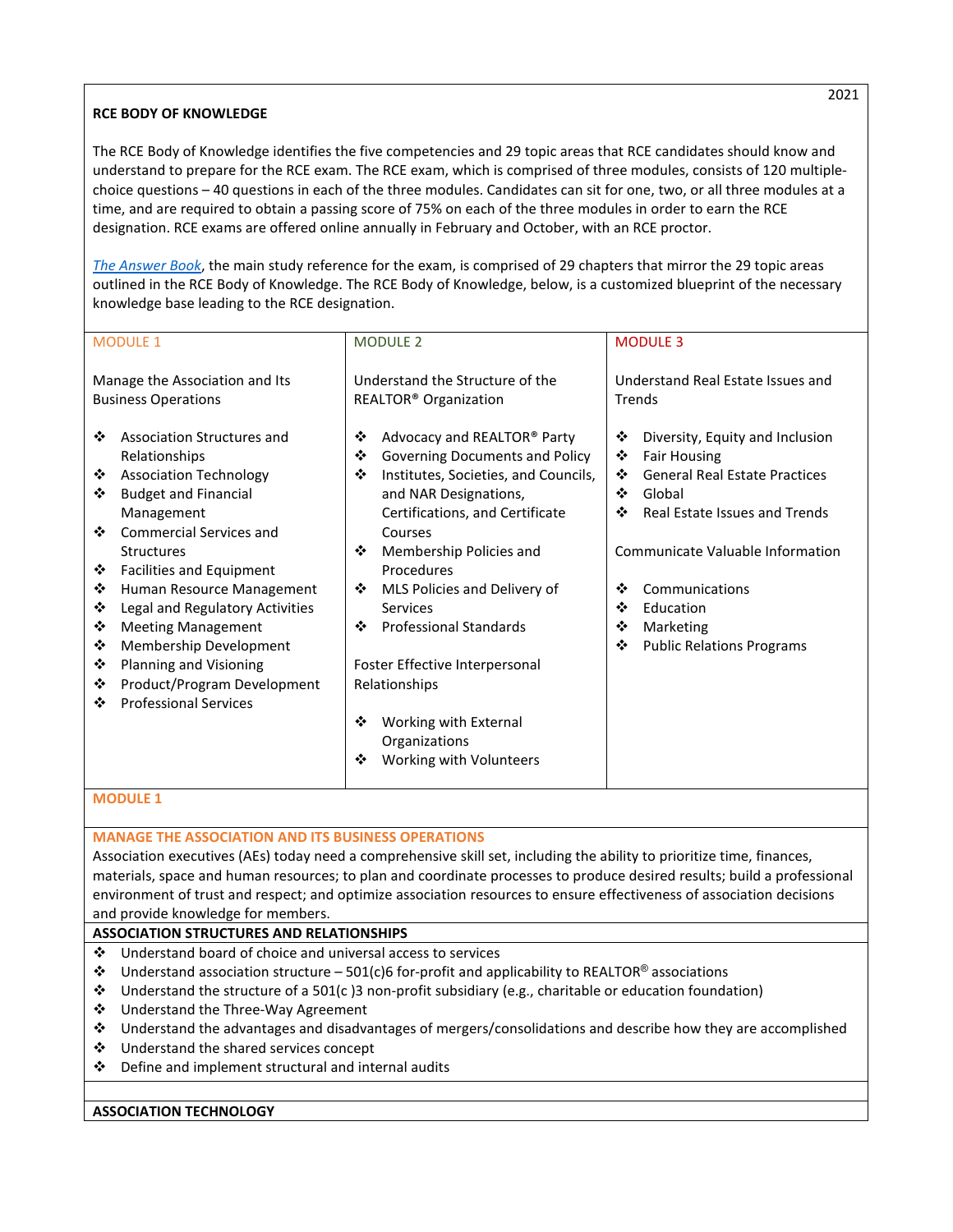- Understand fundamental relationship database technology, including M1 (formerly known as NRDS), and be able to demonstrate the skills necessary to be a point of entry (POE)
- $\div$  Be familiar with website resources including [nar.realtor,](http://www.nar.realtor/) and state association websites
- Develop and manage an interactive website, as mandated by the NAR Core Standards. Website to include links to other levels of the association for promotion of member programs, products and services, and access to professional standards and arbitration filing processes
- Have working knowledge of social media from the association perspective and how to communicate with members and the public (e.g., Facebook, YouTube, LinkedIn, Instagram, etc.)
- ❖ Identify e-commerce options (i.e., NAR and others)
- Use social media to communicate with members and the public (e.g., Facebook, YouTube, LinkedIn, Instagram, etc.)
- Demonstrate competency using technology tools such as webinars, virtual meeting software, podcasts, cloud storage, etc.
- Perform due diligence when working with and engaging third parties who receive, store, and work with the association data assets including member information, areas of cybersecurity, privacy policies, risk assessments, access and storage, and liabilities for data protection

## **BUDGET AND FINANCIAL MANAGEMENT**

- Understand applicable IRS regulations governing for-profit and not-for-profit corporations; unrelated business income tax (UBIT); and the basic requirements of IRS Form 990 and 990T, as well as any other required state forms for exempt organizations. If the association is not tax-exempt or has for-profit subsidiary entities, understand basic requirements of the IRS Form 1120 and any required stated income tax returns
- $\cdot \cdot$  Understand state corporate law, sales and include tax law and reporting requirements relevant to the association
- Adopt policies to ensure the fiscal integrity of the association's financial operations, as mandated by the NAR Core Standards: policies and practices include basic bookkeeping skills; accounting principles including the difference between cash and accrual accounting; payroll management; applying financial controls including internal and external audit procedures; reviews and/or compilations; enforcing policies and procedures; adopt a conflict of interest and records retention policy
- Understand NAR Core Standards requirements relating to the requirement to have an audit, review or compilation report prepared by a CPA annually based on the annual revenue of the association:
	- $\triangleright$  If association's annual revenues are \$50,000 or more, it must obtain a CPA report that includes an audit opinion or an accountant's review report
	- $\triangleright$  If association's annual revenues are less than \$50,000 annually, it must obtain a compilation report prepared by a CPA
- Forecast association financial needs and plan accordingly to meet strategic objectives
- Understand all aspects of the NAR dues variable formula
- Identify components needed to develop, monitor, and implement the association budgets, including planning for a capital budget
- Determine products and services and expectations for a business plan
- Understand and implement e-commerce applications and understand principles related to association business
- Train to ensure that that board of directors and other volunteer leadership understands its role in the financial management of the association's assets
- $\cdot \cdot$  Understand the different corporate tax structures (e.g., tax exempt, for profit, foundation, parent and subsidiary companies)
- Determine the structure that best suits the association's strategic objectives
- Evaluate whether a foundation can help meet association's goals

**COMMERCIAL SERVICES AND STRUCTURES**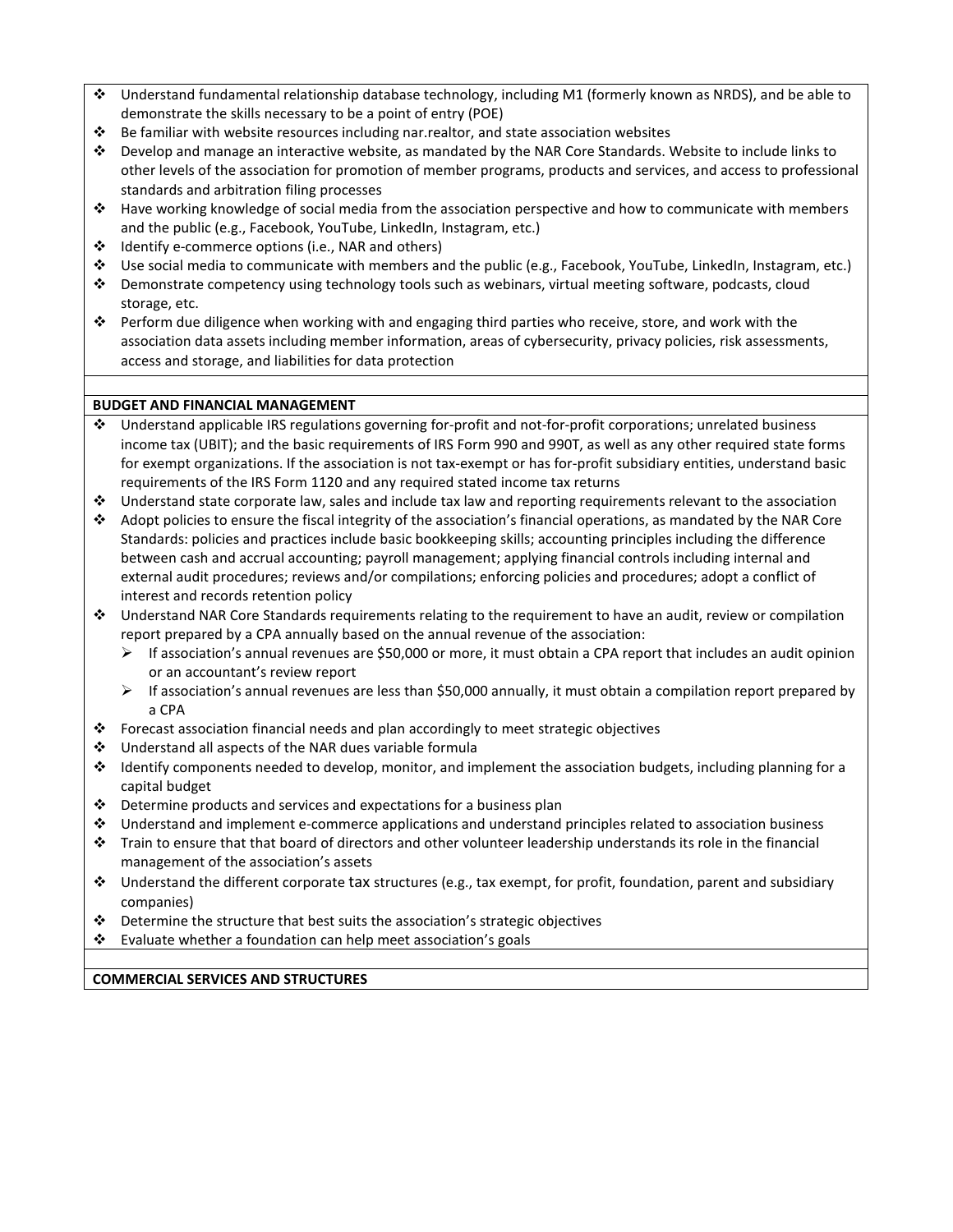- Understand commercial structures and overlay boards
- Understand the services offered to associations through NAR's Commercial team
- Understand how NAR supports the commercial real estate sector, including resources and services available for members on [nar.realtor/commercial](http://www.nar.realtor/commercial)
- Understand the Institute Affiliate Dues structure
- Understand NAR's industry partners, including the five NAR commercial affiliate organizations and other external organizations
- Provide access to NAR's commercial resources, including research and technology tools (RPR Commercial, [commercialsearch.com\)](http://www.commercialsearch.com/) and commercial advocacy information)

### **FACILITIES AND EQUIPMENT**

- $\bullet$  Comply with the provisions of the ADA, as well as state and local fire marshal, zoning, and occupancy restrictions
- $\cdot$  Implement appropriate risk reduction/insurance activities
- Perform needs assessments for facilities and equipment; develop RFPs for significant purchases
- Understand the issues related to maintenance, lease, and purchase agreements

### **HUMAN RESOURCE MANAGEMENT**

- Identify and understand employee hiring and termination procedures, and be able to document actions in compliance with employment law
- Understand appropriate federal and state employment issues including worker's compensation insurance, wrongful dismissal and unemployment claims
- $\cdot$  Identify questions that may/may not be asked in job interviews
- $\triangle$  Know the classes protected by federal and state law
- $\cdot$  Understand the differences between exempt and non-exempt positions
- Understand the ramifications of hiring an independent contractor
- Annually review and update as needed, current job descriptions for each staff member
- Conduct annual performance reviews for each employee
- Succession strategy: development of succession strategies for key association positions (such as an emergency transition plan, ongoing development and cross-training of key staff)

## **LEGAL AND REGULATORY ACTIVITIES**

- Maintain, or have access to, legal counsel, as mandated by the NAR Core Standards, and understand how to select and manage outside counsel relationships, including litigation management and basic litigation principles
- Understand the application of the Americans with Disabilities Act (ADA), state and local regulations to association activities and ensure compliance, including website accessibility compliance
- Have an understanding of antitrust laws fundamentals and ensure association's compliance with these laws; provide training to volunteer leadership and information to members regarding anti-trust
- $\cdot$  Implement and maintain a document retention policy and ensure compliance
- Minimize liability forthe association,officers, directors, and committees, through understanding providing training to leadership on fiduciary duties and other key responsibilities
- $\cdot \cdot$  Understand and ensure compliance with trademark policies applicable to the REALTOR<sup>®</sup> trademark
- Understand intellectual property laws, including patent laws and copyright law concepts, and the licensing of music, software, photos, etc. to ensure compliance and avoid legal liability
- Understand insurance policies, coverage, and limits of, particularly NAR's umbrella professional liability policy; understand and determine coverage and limits of NAR's Umbrella Policy and combine with commercial coverage where applicable
- $\div$  Understand the legal liabilities of social media
- Understand basic contracting principles and concepts, and contract clauses, such as indemnification, limitations of liability, force majeure and governing law, to protect the association and protect it from potential liabilities for association

### **MEETING MANAGEMENT**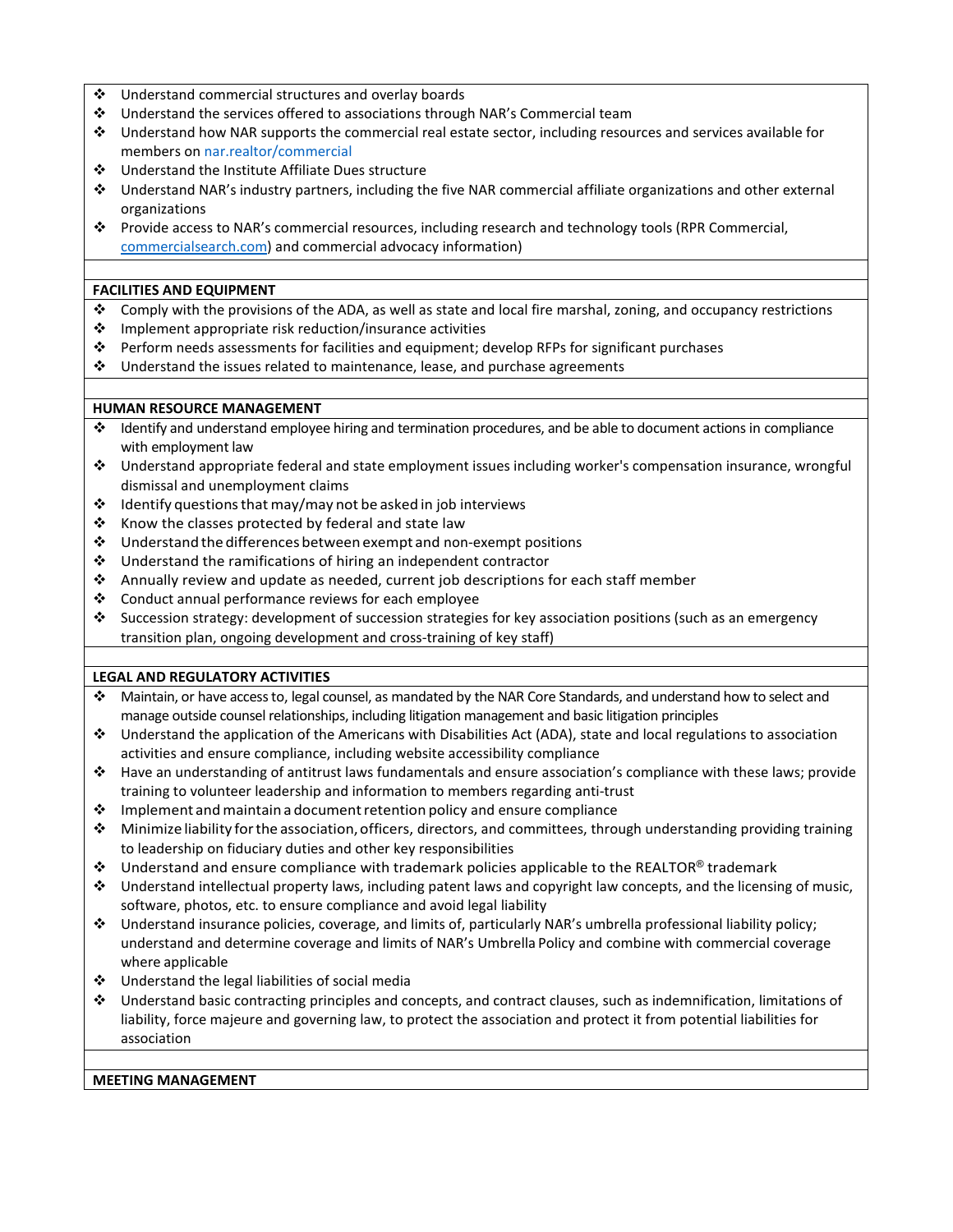- Develop policies with volunteers regardingcommittee and agenda preparation, defining the purpose of the meeting, meeting notices, materials preparation and recording of meeting minutes pursuant to association policy and Robert's Rules of Order
- Work with volunteers to develop successful meeting and event planning procedures including speaker and site selection, room set-up, AV use, food/ beverage and registration and fees
- Understand basic elements of meetings contracts, including cancellation policies (e.g., force majeure clause), insurance policies and vendor liability law
- $\cdot \cdot$  Ensure policies and procedures are in place to address attendees requiring special accommodations
- $\cdot \cdot$  Develop procedures for meeting follow-up and evaluation
- Utilize technology tools for conference calls, videoconferencing, podcasts, webinars, etc.
- Research and negotiate contracts with favorable terms for the association with speakers and facilities

# **MEMBERSHIP DEVELOPMENT**

- $\cdot$  Gain basic understanding of strategic goals for membership development
- Understand the membership classifications and the membership benefits and programs at all three levels of REALTOR® associations (local, state, and national) and on nar.realtor
- $\cdot \cdot$  Create realistic membership goals that are reflected in the association's strategic plan and obtain the resources necessary to accomplish them
- Develop and maintain a member value proposition
- Understand membership trends in real estate and other related industries and measure the impact of those trends

# **PLANNING AND VISIONING**

- $\cdot \cdot$  Understand the main elements of strategic plans, business plans, and mission and vision statements
- Annually adopt a strategic or business plan that meets or exceeds NAR Core Standards
- Regularly examine industry trends that may impact the association's vision, mission and/or strategic or business plan, and report to volunteer leadership
- Manage the elements and process of forming a strategic planning session, including a committee, location, agenda, responsibilities, assignments, review and follow-up, selecting a facilitator and assuring that diverse stakeholders are represented
- Develop business plans for the overall association, as well as for new products/services, and manage budget integration
- Understand and utilize best practices for gathering information, including member surveys, focus groups, etc.
- Understand impacts of demographic differences to address the desires and needs of future members and leadership when planning and visioning

## **PRODUCT/PROGRAM DEVELOPMENT**

- Identify core vs. optional services and determine whethertheproduct/serviceoffering is consistent with association's mission statement and strategic plan and value proposition
- Identify available NAR, state, and local programs and products and communicate the offerings to membership
- $\bullet$  Assess the impact of a product or program for any association liability, impact on tax status, and staffing
- Periodically re-evaluate association products/ services throughout the product life-cycle
- $\div$  Develop and conduct a member needs assessment to determine products and services needed by membership
- Develop and conduct member, market, and competitive research to determine if the product/ service is feasible for delivery, including a cost/ benefit analysis
- $\cdot \cdot$  Create a business plan for products/services including the product requirements, rationale, funding and implementation plan

## **PROFESSIONAL SERVICES**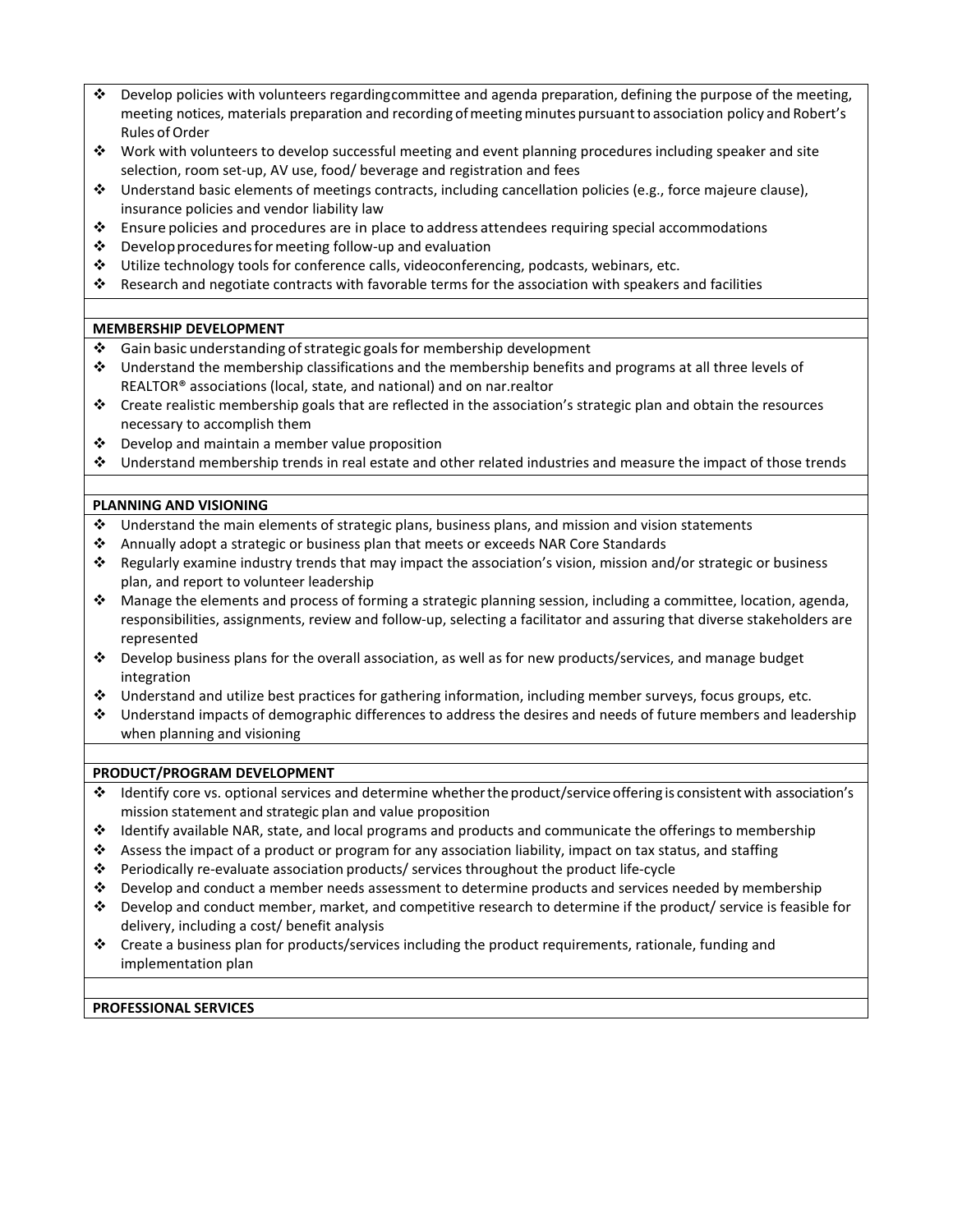- Understand how to conduct needs analysis for professional services, including cost/budget, purchase vs. lease, length of contract term and renewal, responsible parties, etc.
- Understand how to prepare an RFP for potential vendors
- Understand the skills needed for procuring new services, determining contract agreement terms, understanding basic contract language and contract provisions
- $\cdot \cdot$  Identify and develop criteria for the procurement, management, evaluation and termination of professional service relationships: legal counsel, financial consultants and auditors, technical/ computer consultants, et al.

### **MODULE 2**

# **UNDERSTAND THE STRUCTURE OF THE REALTOR**® **ORGANIZATION WITHIN THE CONTEXT OF THE EVOLVING REAL ESTATE INDUSTRY**

Demonstrate the ability to analyze, interpret, and apply REALTOR<sup>®</sup> association governance, policies, and procedures to understand and work with the governance and structure of the REALTOR® association.

# **ADVOCACY AND REALTOR**® **PARTY**

- Understand the local, state, and national expectations and goals for Call-For-Action (CFA) rates and REALTOR® Political Action Committee (RPAC) fundraising
- Identify information, programs, and data available for REALTOR® voter registration and voting engagement efforts
- Understand the expectations and directions of the NAR Core Standards Advocacy section
- Be familiar with the resources on realtorparty.realtor; be able to find information about the REALTOR® Political Action Committee (RPAC), political funding, grants, programming and other resources at the local, state, and national levels
- Have connections with government affairs professionals at the local, state, and national associations who administer political and government affairs activities, including PAC legal compliance
- $\bullet$  Understand and identify the fundamentals of applying for NAR REALTOR® Party grants, programs and services
- Understand evaluating candidates, the candidate interview process and legal requirements for disbursements of PAC checks
- $\bullet$  Coordinate with neighboring associations, the state/local associations, and coalitions on key issues and effort
- $\bullet$  Be intimately familiar with the application process of the various political programs, grants and resources at the local, state, and national levels
- Develop and administer education programs for REALTOR® on political and legislative processes
- $\bullet$  Develop and administer programs for monitoring and advocating for government affairs priorities at the local, state, and national level
- Understand the role of the local Government Affairs Director (GAD) and associated responsibilities (monitoring governments, reporting to members, representing the association in public policy development, etc.)
- $\cdot$  Identify both traditional and non-traditional coalition partners, and ways REALTOR® goals and values align with other organizations, such as real estate industry organizations, housing and finance trade associations, property rights coalitions, workforce and affordable housing organizations and chambers of commerce
- Identify strategies to affect public policies, including utilizing REALTOR® Party programs, services and grants, and other methods to elect REALTOR® friendly candidates; mobilize members when action is needed and to influence in community development decisions
- \* Identify resources available for policy development strategies and support

## **GOVERNING DOCUMENTS AND POLICY**

- Understand the components of and be able to apply/ comply with the following: Bylaws,NARModel Bylaws; Constitution; and Articles of Incorporation
- Understand and enforce the REALTOR® dues formula
- $\cdot$  Know the function and purpose of governing documents, policies, and procedures
- $\triangleq$  Maintain governing documents incompliance with NAR policy
- Be able to obtain approval of governing documents by NAR (a condition of coverage under NAR's Master Professional Liability Insurance Policy)
- $\clubsuit$  Understand and ensure compliance as mandated by the NAR Core Standards
- Understand the difference between bylaws (broad statement) and policies (precise statements); understand how and who can modify or amend bylaws and policies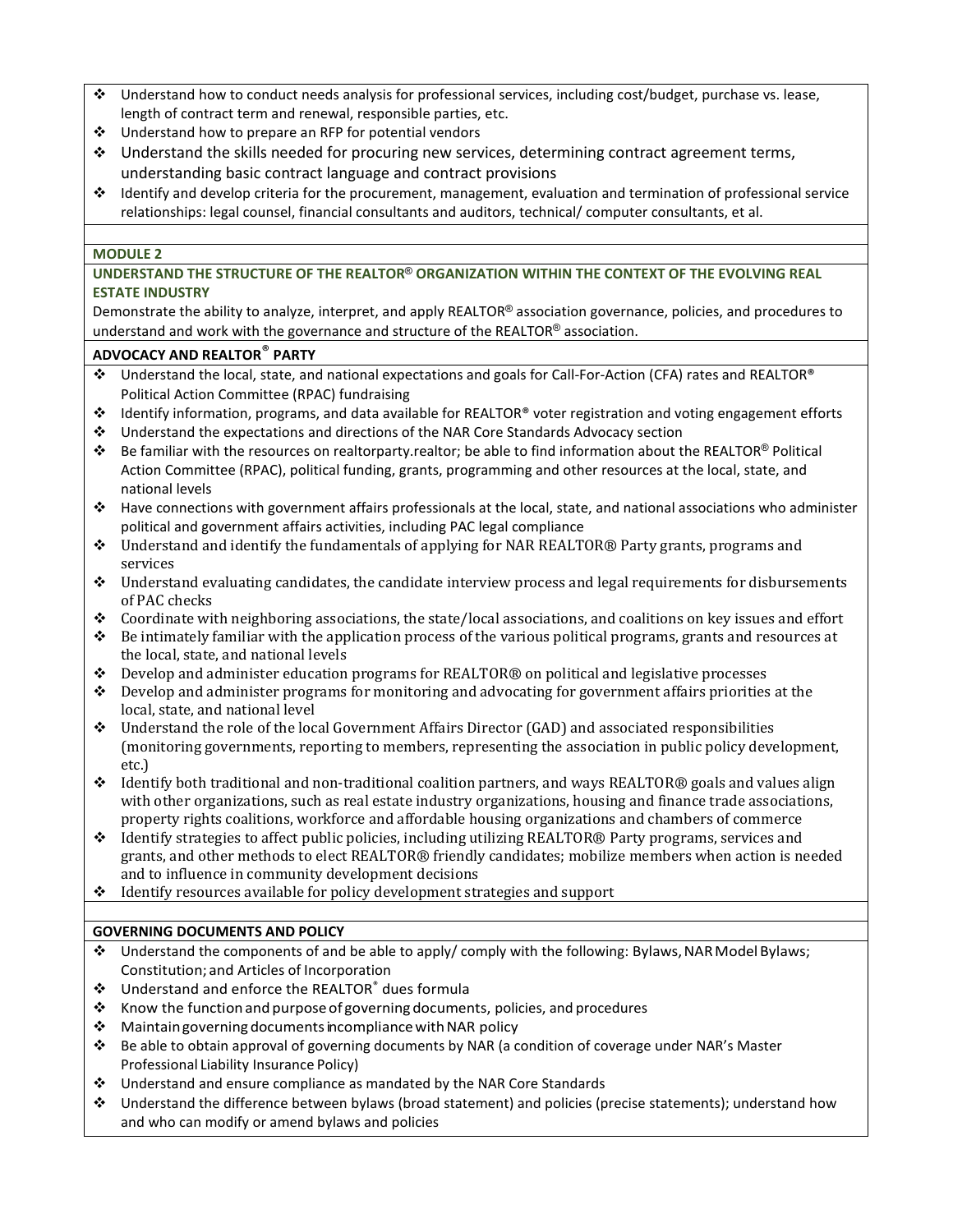|   | INSTITUTES, SOCIETIES, AND COUNCILS, AND NAR DESIGNATIONS, CERTIFICATIONS, AND CERTIFICATE COURSES                   |
|---|----------------------------------------------------------------------------------------------------------------------|
| ❖ | Identify the Institutes, Societies and Councils and understand the scope of their respective designations            |
| ❖ | Identify the various NAR Designations and Certifications and Certificate Courses and understand their purpose in the |
|   | marketplace                                                                                                          |
| ❖ | Be aware of programs offered by NAR Academy in partnership with Columbia College                                     |
| ❖ | Identify and assess the need for developing specialty sections or councils (e.g., appraisers, property managers)     |
| ❖ | Know the steps needed to bring a NAR designation or certification course to the association and what resources and   |
|   | support are offered by NAR and the ISCs                                                                              |
|   |                                                                                                                      |
|   | <b>MEMBERSHIP POLICIES AND PROCEDURES</b>                                                                            |
| ❖ | Understand board of choice (BOC) and how BOC policies apply to other association services:                           |
|   | Identify how BOC applies to a designated REALTOR®<br>➤                                                               |
|   | Identify how BOC applies to a firm's licensees where the firm's DR belong to different boards/associations and<br>➤  |
|   | where the firm operates in multi-state markets                                                                       |
|   | Identify the requirement for a REALTOR® (non-principal) to choose an association as primary<br>➤                     |
|   | Identify how NAR dues formula applies to a DR who holds both primary membership in one association and<br>➤          |
|   | secondary membership in another                                                                                      |
|   | Identify whether a secondary member may receive multiple listing services<br>➤                                       |
| ❖ | Identify, implement and enforce member policies and procedures, including:                                           |
|   | types of membership<br>➤                                                                                             |
|   | membership qualification criteria<br>➤                                                                               |
|   | ➤<br>application process                                                                                             |
|   | ➤<br>membership privileges and obligations (including triennial Code of Ethics training requirement)                 |
|   | ➤<br>membership suspension, expulsion or termination                                                                 |
|   |                                                                                                                      |
|   | MLS POLICIES AND DELIVERY OF SERVICES                                                                                |
| ❖ | Understand the value and purpose of MLS, including ancillary services                                                |
| ❖ | Be able to describe the differences between core, basic and optional services                                        |
| ❖ | Understand the difference between an MLS subscriber and participant and how their rights/ privileges differ          |
| ❖ | Understand the different MLS operational structures (committees, corporations and regional entities) and the NAR     |
|   | MLS policies and model documents                                                                                     |
| ❖ | Understand listing content management and distribution including ownership (copyright vs. license) and authorized    |
|   | displays and possible uses of MLS data by participants, subscribers, and others including IDX, VOW, syndication,     |
|   | aggregation and other service vendors                                                                                |
| ❖ | Understand NAR Model MLS Rules and their impact on MLS services and delivery and ensure policies are in              |
|   | compliance with NAR MLS policies and model documents                                                                 |
| ❖ | Understand the value and functions of RESO, data dictionary, WEB API, and industry data standards                    |
| ❖ | Enforce NAR MLS Rules and Regulations, including the NAR MLS Antitrust Compliance Policy                             |
| ❖ | Understand the use of listing content and the enforcement procedures for state and federal regulations, intellectual |
|   | property rights, and applicable laws (antitrust, copyright, agency)                                                  |
| ❖ | Understand the role of MLS policy and license agreements to authorizing the access to and use of MLS data            |
| ❖ | Understand the unilateral offer of compensation in MLS and the determining factors for procuring cause               |
| ❖ | Understand the potential benefits of MLS regionalization, cooperative, and reciprocal agreements                     |
| ❖ | Develop and implement policies regarding data feeds for subscribers, participants, and third-parties                 |
| ❖ | Develop and implement policies regarding the public distribution and use of MLS statistics                           |
|   |                                                                                                                      |

┑

**PROFESSIONAL STANDARDS**

 $\overline{1}$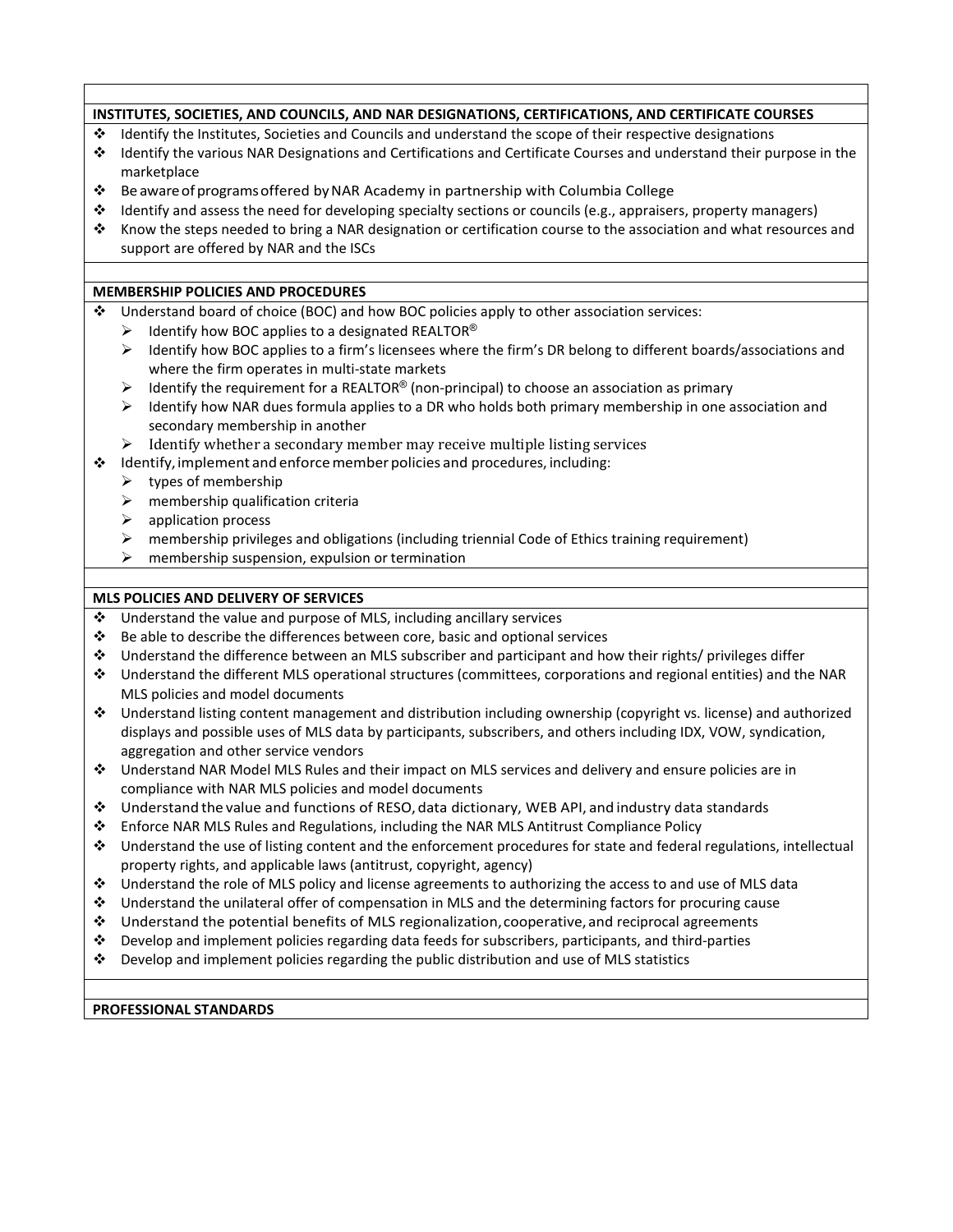- Know components of the Code of Ethics, the NAR Handbook on Multiple Listing Policy, and the Code of Ethics and Arbitration Manual
- Be able to explain the duties of the REALTOR® under the Code of Ethics and how they apply to his/her daily business
- $\cdot$  Describe the general steps for processing an ethics complaint and for processing an arbitration request (including who is eligible to file and the differences between an ethics complaint and an arbitration request)
- Know the role and scope of the Grievance Committee, Professional Standards Committee and the Board of Directors in conducting ethics hearings, arbitration hearings and appeal hearings
- $\cdot$  Understand and enforce NAR's Code of Ethics training requirements
- $\cdot$  Understand and enter into a cooperative enforcement agreement
- Understand NAR's REALTOR® Association Dispute Resolution Process
- List the basic principles of due process and how they apply to administrative timelines and the role of the Association Executive to ensure parties a fair and impartial hearing
- $\cdot \cdot$  Understand the differences between mandatory and voluntary arbitration
- \* Know the elements of an ethics decision including: (1) clearly articulated findings of facts that support the conclusion and are reasonably applicable to the cited articles (2) progressive discipline and (3) use Declaratory Relief when appropriate
- $\triangleq$  Understand what a REALTOR® association may publish about a member found in violation of the Code of Ethics
- $\cdot \cdot$  Promote and explain the benefits of mediation
- $\cdot \cdot$  Promote and explain the benefits of the ombudsman service
- $\cdot \cdot$  Understand both employee and member roles in the observance of confidentiality
- Understand who must be disqualified/excused from any tribunal considering a professional standards matter
- $\cdot$  Understand the NAR Core Standards that apply to professional standards
- $\cdot \cdot$  Understand the relationship between REALTORS<sup>®</sup> on the various tribunals, and their roles compared to the AEs in the professional standards process
- Promote and explain the benefits of the dispute resolution system for buyer and seller (DRS)
- Understand the optional sections in the NAR Code of Ethics and Arbitration Manual that may be adopted at the discretion of the association
- $\cdot \cdot$  Understand the options available to REALTOR® associations to expedite complaints fast track processing, ethics mediation, citation policy, anonymous complaints, expedited administrative ethics procedures
- Understand sanctioning guidelines (Appendix VII, Part 4) and the principles of progressive discipline
- Promote the benefits of the mediation process as compared to the arbitration process
- Promote the benefits of the ombudsman process compared to the ethics process and the arbitration process

# **FOSTER EFFECTIVE INTERPERSONAL RELATIONSHIPS**

Demonstrate the ability to accomplish objectives through effective relationships and partnerships with a variety of internal and external constituencies and coalitions; integrate social, organization, and technological considerations to implement the most effective structures and processes; effectively manage and work with staff and volunteers and to develop effective coalitions.

# **WORKING WITH EXTERNAL ORGANIZATIONS**

 Identify and use NAR grants (Smart Growth Action Grants, Commercial Innovation Grants, Diversity Initiative Grants, Placemaking Grants, etc.)

# **WORKING WITH VOLUNTEERS**

- $\triangleq$  Understand the role of leadership, volunteers and staff
- $\cdot \cdot$  Understand the differences between committees, and task forces/work groups
- ❖ Implement an annual call for volunteer leaders
- Identify training and other opportunities for volunteers to develop their leadership skills
- Provide access to training and develop effective committee and work group leaders
- $\cdot$  Develop programs to recruit, recognize, and retain volunteers
- $\div$  Understand and accommodate volunteers' generational and motivational preferences
- Provide access to a leadership training program that ensures the most qualified individuals are leading officer and director orientation
- Understand, and accommodate different leadership styles, personality types, generational and motivational preferences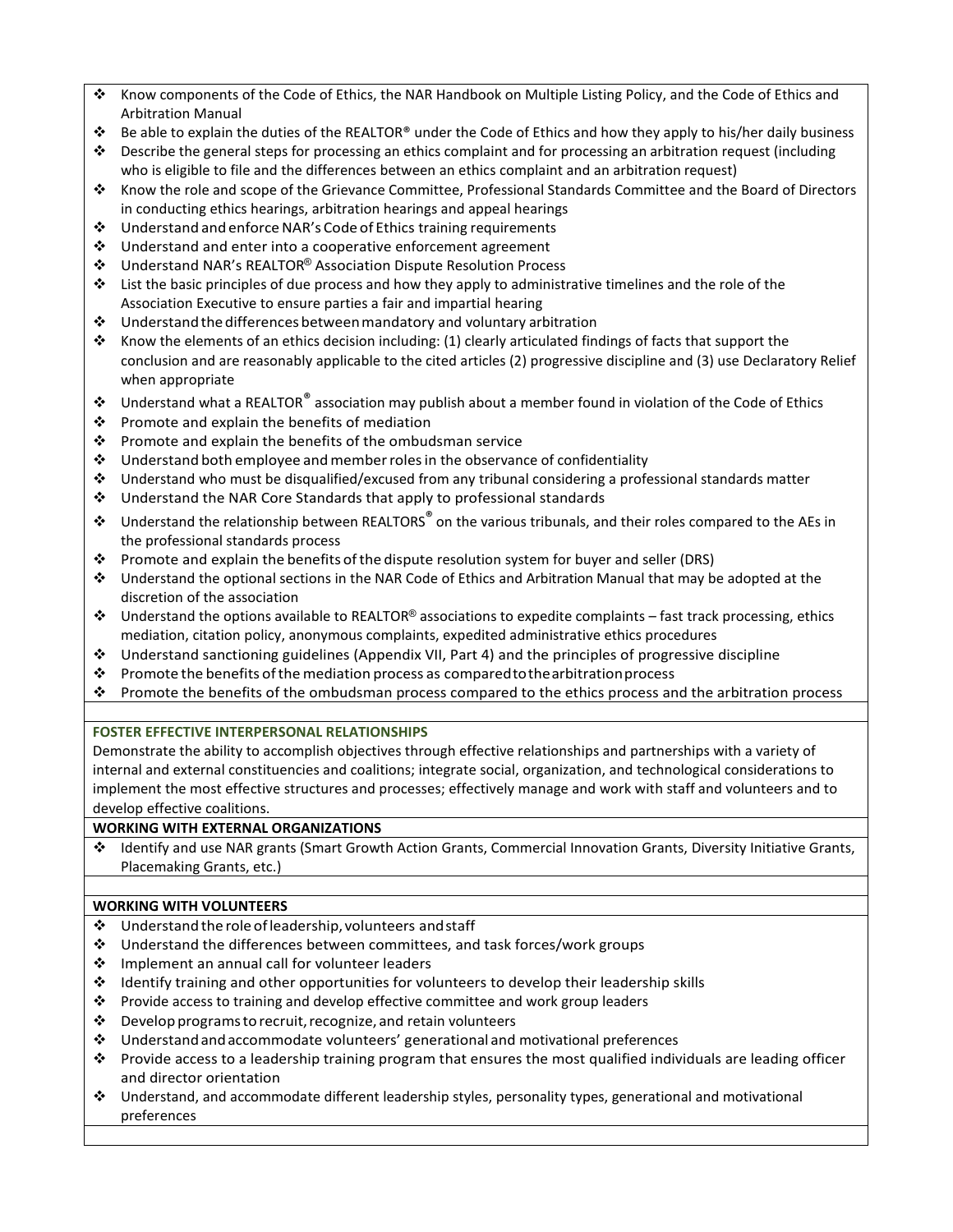### **MODULE 3**

### **UNDERSTAND REAL ESTATE ISSUES AND TRENDS**

Understand the diverse issues that foster a successful real estate operation, as well as the forces that are shaping the industry; manage the changes to ensure an environment that puts the REALTOR® at the center of every real estate transaction; analyze and affect the impact of issues and trends in the industry.

## **DIVERSITY AND INCLUSION**

- Be knowledgeable about the many types of diversity (age, gender, racial and ethnic background, etc.) in local markets, in the membership and in association leadership
- Identify the purposes of NAR's Leading with Diversity workshop and Diversity Grants
- $\cdot \cdot$  Understand and communicate the importance of meeting the association's goals of structuring the Directors/ committees to be inclusive and reflect the diverse membership
- Communicate demographic trends, statistics, the value of inclusion, and ideas to the membership and leadership
- Identify and promote community outreach programs, leadership development programs, and mentoring programs for diversity

### **FAIR HOUSING**

- Be knowledgeable about federal, state, and local fair housing laws, types of potential violations and the consequences, and where complaints may be filed
- $\div$  Understand the importance of and the application of Article 10 of the Code of Ethics
- $\div$  Promote the principles of fair housing
- ❖ Develop regular fair housing communications to members
- $\div$  Be familiar with NAR fair housing resources and grant opportunities to support local initiatives
- Understand how fair housing laws, including those relating to advertising, are enforced in the community
- $\cdot \cdot$  Educate members on fair housing testing and its implications
- $\cdot$  Incorporate fair housing issues into education programs

### **GENERAL REAL ESTATE PRACTICES**

- $\cdot$  Know the basics of real estate contract law
- $\div$  Understand license law and regulations; identify agencies that regulate licensees
- $\div$  Understand the liabilities inherent in real estate activities (e.g., misrepresentation, negligence)
- Be knowledgeable of disclosure requirements and related documentations to reduce liability (e.g., Megan's Law, stigmas)
- $\cdot$  Understand basic listing/sales procedures, and terminology
- Describe the difference between Exclusive Right to Sell and Exclusive Agency agreements
- $\cdot$  Understand independent contractor status and brokerage models
- $\cdot \cdot$  Have a basic understanding of agency, agency relationships and agency disclosures
- Have a general understanding of basic real estate forms, particularly those offered by the local and state associations and ensure forms are regularly updated
- Have a general understanding of TRID (TILA/RESPA Integrated Disclosures)
- Identify NAR resources for brokers
- $\cdot \cdot$  Be knowledgeable of record-keeping requirements for real estate practitioners
- Understand privacy laws (Do-Not-Call/Fax, Can Spam, etc.) as they pertain to real estate
- Be knowledgeable of real estate office employment issues
- Understand broker/agent relationships

**GLOBAL**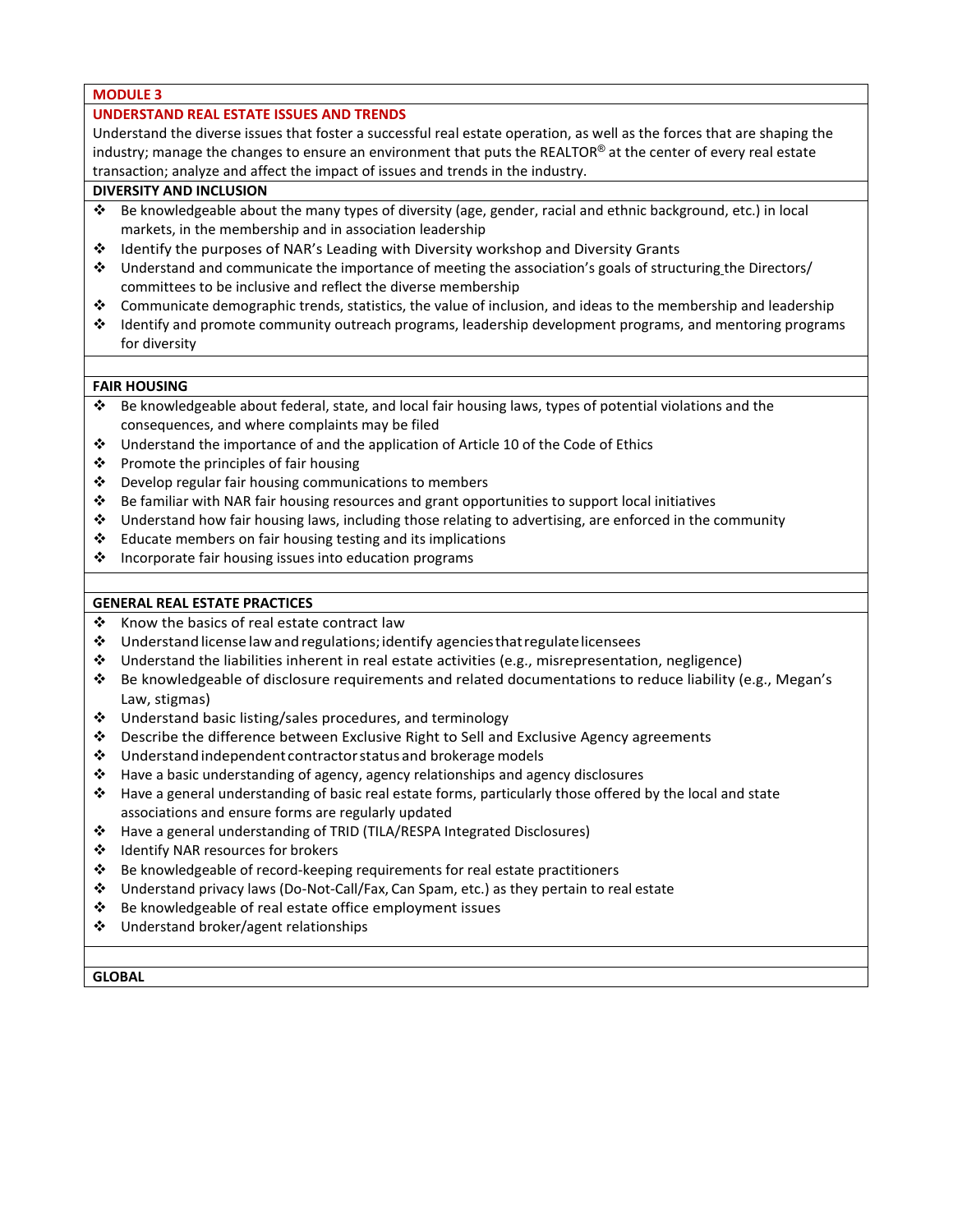- Be knowledgeable about the cultural diversity (racial and ethnic background, languages spoken, etc.) within the local market in the membership and in association leadership
- Raise awareness ofNARGlobal Programs and servicestoshare withmembers in addition to awareness of the Global Achievement Program
- Identify and promote community outreach programs, leadership development programs, and mentoring programs for global
- Understand your role as a leader in connecting your association with economic development groups or local government entities to be sure the real estate industry is part of the larger discussions on foreign direct investment opportunities in your state

## **REAL ESTATE ISSUES AND TRENDS**

- Work with leadership and volunteers to identify the industry's major member/broker liability issues
- Understand the day-to-day operations ofreal estate practitioners
- Understand the types of government regulation impacting real estate brokerage, licensing and educational requirements
- Have a working knowledge of the basic economics of prevailing real estate brokeragebusiness models (e.g., split commission, 100% commission, limited service) and their impact on members
- $\cdot$  Understand trends affecting the transfer and ownership of real estate; this includes funding, document processing, title and escrow, and taxes
- $\cdot \cdot$  Understand regulations affecting the ownership and transfer of real estate, fair housing, and diversity
- Identify, evaluate and develop action plans to address emerging real estate issues and trends
- Understand how the rapid evolution of technology impacts deliverables (products and services) of associations and MLSs
- Stay informed about social, political, technology and demographic trends and how those trends affect the real estate market and the business activity of members
- Analyze the impact of changing consumer demands and demographics and provide direction to members and the association
- $\cdot \cdot$  Be knowledgeable about consumer demands and trends affecting the real estate transaction, including competitive entities and services to REALTORS<sup>®</sup>, such as FSBOs, third party aggregators, syndication, energy and green, MLS services and potential replacements, and related technologies
- Develop a leadership pipeline that accommodates changing member demographics and real estate business trends

## **COMMUNICATE VALUABLE INFORMATION**

Identify, acquire, interpret, and communicate valuable information to association members and external audiences; market programs and services that meet member needs; use knowledge, skills, and technological tools to achieve desired results; relate information from outside sources to support members in their day-to-day business.

### **COMMUNICATIONS**

- Utilize effective listening skills
- Utilize appropriate business writing skills for various communications, such as scripts, social media posts, speeches, blogs and articles
- Ensure president, president-elect and association staff subscribe to relevant NAR communication vehicles, such as newsletters, magazines, blogs, podcasts, The Hub, and social media groups
- Ensure staff effectively learns and uses print, email, web, social media, and video communication channels
- $\cdot$  Understand and adhere to copyright privacy and trademark laws
- Implement a process to respond to feedback on social media platforms and other online channels
- Analyze current online communication channels and develop a comprehensive platform that includes design, data security, e-commerce features, and methods to drive traffic to the site(s)

### **EDUCATION**